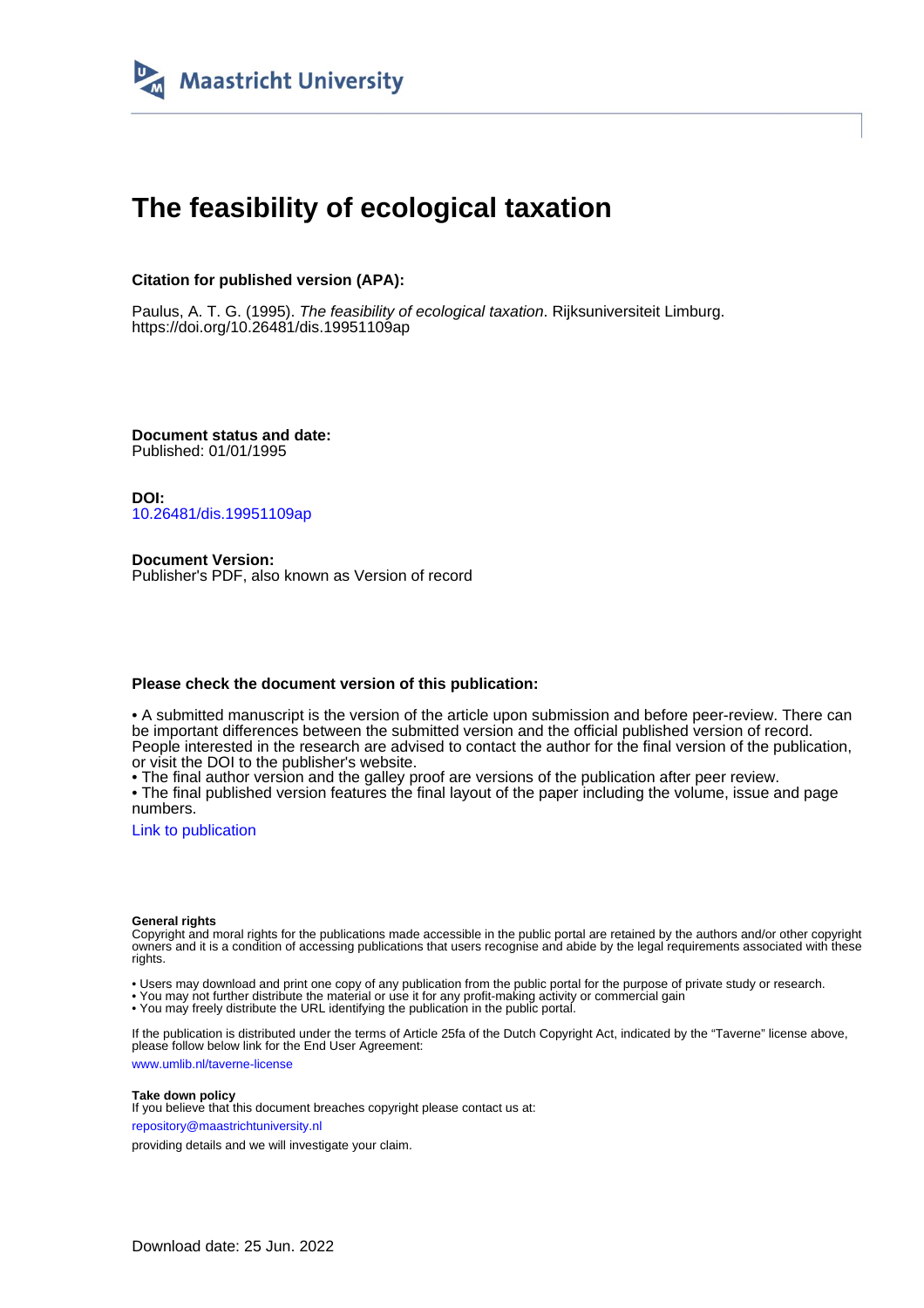## Stellingen behorende bij het proefschrift 'The Feasibility of Ecological Taxation'

## **Aggie Paulus**

 $\mathbf{1}$ . Aangezien het bereik van bestaande politieke eenheden in het algemeen niet overeenstemt met het bereik van ecologische systemen, is een constitutioneel politiek economische benadering van milieubeleid en -problemen relevant en noodzakeliik.

(Hoofdstuk 4 van dit proefschrift)

- $\overline{2}$ . Veel belastingen zijn ecologisch relevant alhoewel ze niet direct als ecologische belastingen kunnen worden aangemerkt. (Hoofdstukken 3 en 9 van dit proefschrift)
- 3. Voor de praktische haalbaarheid, ecologische effectiviteit en acceptatie van ecologische heffingen is het van belang dat zij worden ingekaderd in benaderingen waarin louter ecologische overwegingen centraal staan. (Hoofdstukken 10 en 11 van dit proefschrift)
- Aangezien zij een prikkelende werking hebben op de onthulling van milieu-4. beïnvloedende activiteiten door relevante actoren, kunnen belastingkredieten een rol van betekenis spelen bij de verdere ontwikkeling van ecologische belastingheffing. (Hoofdstuk 2 van dit proefschrift)
- 5. Daar het bestaande institutionele kader restricties oplegt aan de uitoefening van een decentraal milieubeleid, kan slechts beperkt gebruik gemaakt worden van de rol die lagere overheden kunnen spelen bij de verdere ontwikkeling van ecologische belastingheffing in Nederland. (Hoofdstukken 6 en 9 van dit proefschrift)
- 6. De binnen het PGO-systeem gehanteerde zevensprong<sup>1</sup> lijkt in de praktijk vaak meer op een hink-stap sprong met zevenmijlslaarzen. (Participerende observatie).

<sup>1</sup> Zie Moust, J.H.C., P.A.J. Bouhuijs, H.G. Schmidt, Probleemgestuurd leren, Wolters-Noordhoff: Groningen, 1989, pp. 30 e.v.

7. Consumptie weerspiegelt een individuele inschatting van waarden. Alhoewel deze waarden subjectief zijn, krijgen zij door bestedingen een objectief karakter.

(Naar aanleiding van: Simons, H.C., The Comprehensive Definition of Income, in: Public Finance, R.W. Houghton, second edition, Penguin Education, 1970, 1973, pp. 38-45. Excerpt from H.C. Simons, Personal Income Taxation, University of Chicago Press, 1938, pp. 49-58)